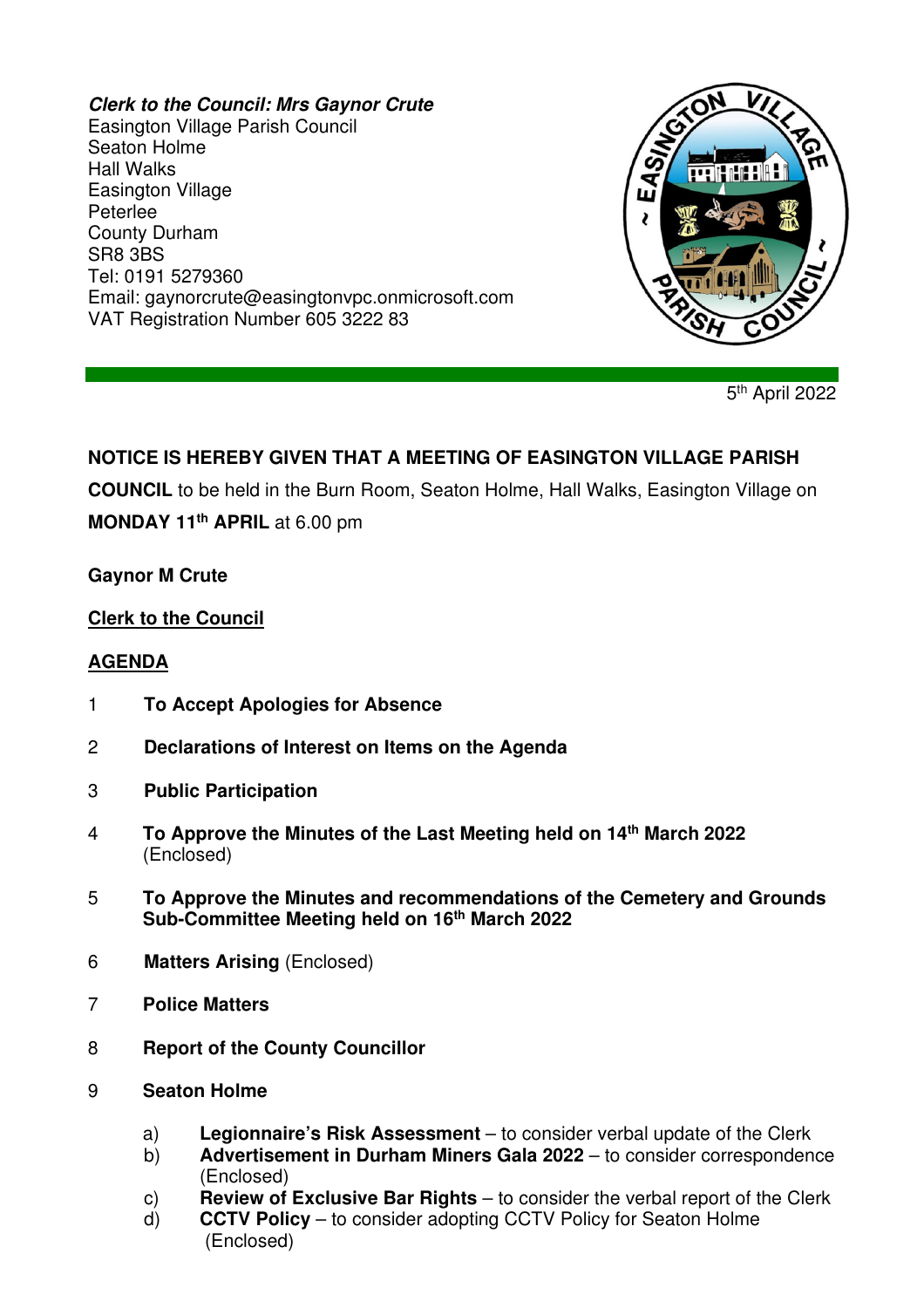## 10 **Cemetery and Grounds**

- a) **Report of the Cemetery Superintendent** (Enclosed) to note the contents
- b) **Cemetery Rules of Management** to consider reviewing the cemetery rules of management.

### 11 **Financial**

- a **Bank Balances as at 31/03/2022** to receive information.
- b **Income and Expenditure Report 31/03/2022** (Enclosed)
- c **Bank Transfers** to receive details of March's Transfers.
- d **Invoice for Endorsement of Payment March (**Enclosed) to approve for payment and receive information regarding payments made under delegated authority
- e **Income Received** March 2022 to receive information
- f **Report of the Internal Audit** to consider the report of the Internal Auditor (Enclosed)
- g **Transfers to Reserves** to consider allocated money to earmarked reserves
- h **Unpaid Sales Invoices** to consider the verbal report of the Clerk

## 12 **Planning**

a **Planning Applications** –

 DM/22/00794/TCA – Proposed Crown Reduction (2m), Lateral Reduction (1m) and Uplift (3m) of No Sycamore (Ta) at 1A Thorpe Road, Easington Village for Mr H Gustard

 DM/22/00800/FPA – Proposed Installation of a 1.34MW roof mounted Solar PV system at BHK (UK) Davy Drive, North West Industrial Estate, Peterlee for Mr S Reynolds

# b **Planning Approvals –**

 DM/22/00453/TCA – Proposed Fell of Various Trees at Kirkbrae, Clappersgate, Easington Village for Mrs Laws DM/22/00216/FPA – Proposed Single Story Rear Extension at St Marys Cottage, Clappersgate, Easington Village for Mr Chris M

- c **Planning Refusals** none
- d **Planning Applications (Withdrawn)** none
- e **Planning Appeals** none

\*If Members require any further details on the planning applications detailed could they please notify the Clerk prior to the Meeting\*

### 13 **Correspondence –**

- a) **Double Taxation** to consider correspondence received from County Durham Association of Parish and Town Councils (Enclosed)
- b) **Community Emergency Plans** to consider correspondence received from County Durham Association of Parish and Town Councils and attendance at event to be held in Spennymoor Town Hall on Tuesday 17<sup>th</sup> May starting at 6.00 pm (maximum of 2) (Enclosed)
- c) **Damage to Village Green (Clappersgate)** to consider a request received from a resident (Enclosed)